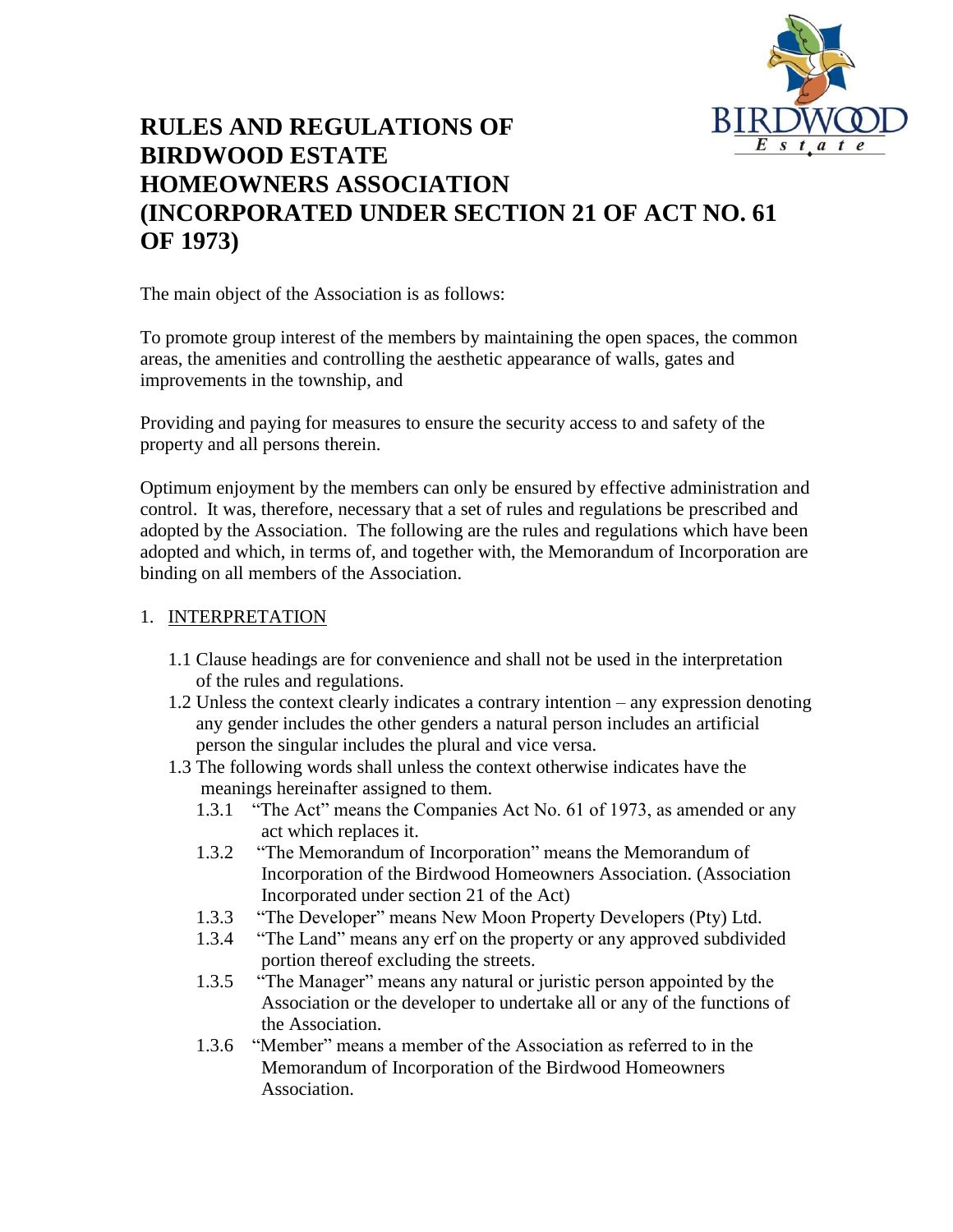- 1.3.7 "The Open Spaces" means the common areas, Clubhouse and surrounds, amenities recreational areas and open spaces on the property.
- 1.3.8 "Property" means the Township of Ifafi Extension 6 Registration Division J.Q North West Province and any further extensions.
- 1.3.9 "The Rules" means the rules made by the trustees in terms of the Memorandum of Incorporation as they apply from time to time.
- 1.3.10 "Owner" means a registered owner of an erf as registered in the relevant Deeds Office.
- 1.3.11 "Levy" means the levies made upon members for the purposes of meeting all expenses which the company has incurred, or which the directors reasonably anticipate the company will incur, in the furtherance of its objects.

#### 2 BUILDINGS

# 2.1 PLANS

2.1.1 An Aesthetics Committee comprising, at least, one Home Owners Association

member that will be appointed by the Board of Directors.

- 2.1.2 A scrutiny fee of R5000.00 will be payable when the plan is submitted. On submission, by prior appointment the levy for that stand should not reflect any arrears. Four copies of building plans in respect of any building or structure shall be submitted to the Aesthetics Committee for approval. One copy will be retained by the Home Owners Association. Two copies (one colour and one black and white) is needed for Madibeng application by owner. The remaining copy will be endorsed with the approval of the Aesthetics Committee and returned, with a stamped approval thereon and/or appropriate comments, to the stand owner. The approval may be conditional, in which event the stand owner must resubmit the conditionally approved plans to the Aesthetics Committee for endorsement that all conditions have been fulfilled. Once the building plans have been unconditionally approved by the Aesthetics Committee, the stand owners shall submit the plans to the Local Municipality for approval. No construction shall commence until plans have been approved.
- 2.1.3 Perspective views of the proposed building may be requested.
- 2.1.4 A section showing the relationship between the roof height and the highest point on the stand must be included with plans.
- 2.1.5 All external finishes and colours must be clearly annotated on the plans.
- 2.1.6 Awnings, TV aerials, blinds and other items, which do not form part of the basic structure, must be clearly shown and annotated on the plans.
- 2.1.7 Solar heating panels if used should be incorporated into the building to form part of the basic structure and should be clearly shown and annotated on the plans.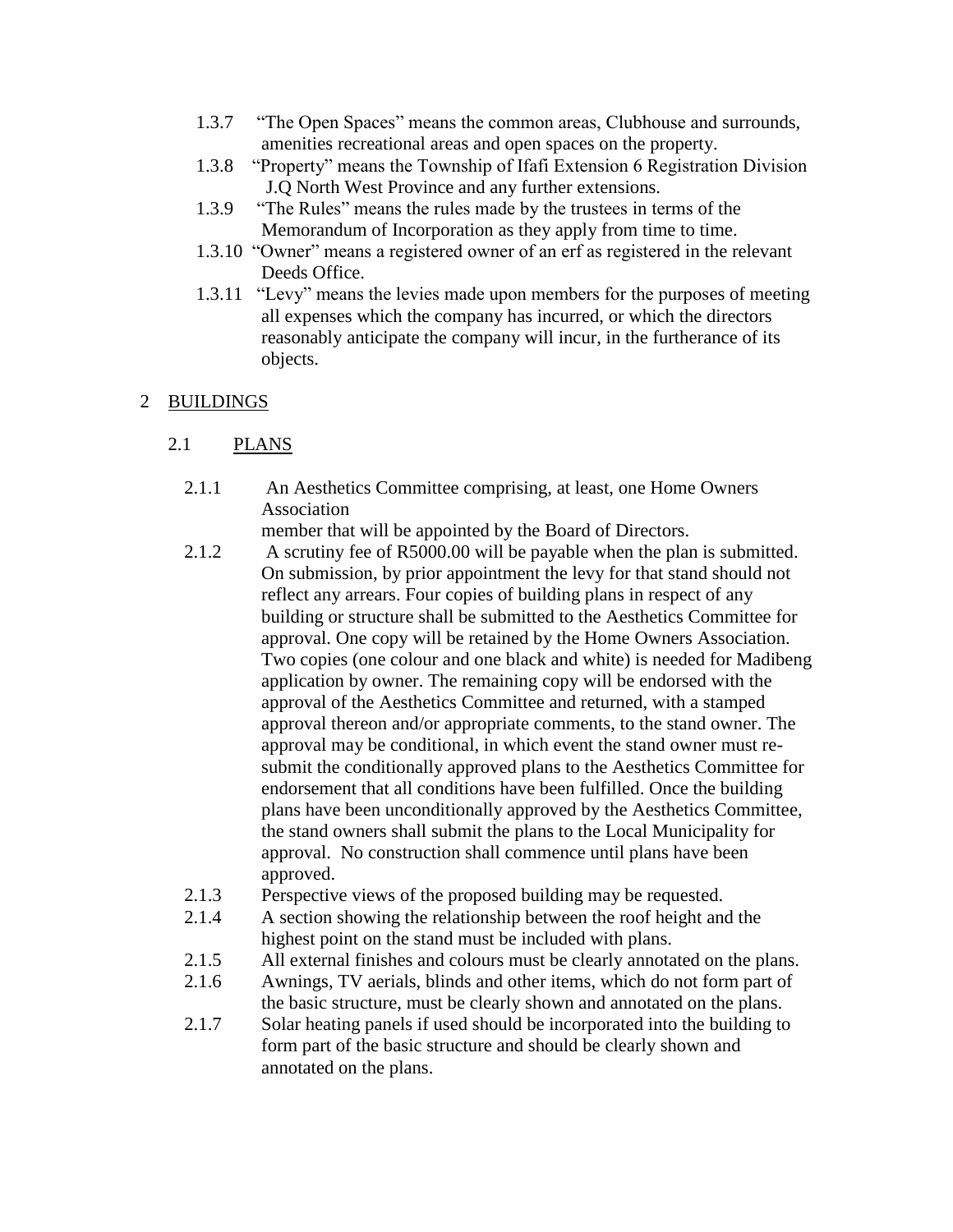2.1.8 Pool fencing must be clearly shown on plans and must compliment the design of the main buildings.

# 2.2 ARCHITECTURAL REQUIREMENTS

- 2.2.1 The architectural style of the proposed house structure will be considered in relation to that of houses on other stands, as well as the aesthetic appearance and the proposed sitting of the building and any other factors, as the Aesthetics Committee in its sole discretion may deem suitable. It is recorded that all buildings to be constructed on the township property will be in accordance with a central theme which has been determined by the Developer, such theme to follow a Balinese style similar to the Birdwood Estate Clubhouse and main entrance gate house. Deviations will be evaluated with an open mind as long as the choice of materials (see 2.3) is adhered to.
- 2.2.2 The views and privacy of surrounding stand owners must be considered and will be taken into account by the Aesthetics Committee when considering plans for approval.
- 2.2.3 The floor area of the main dwelling on each stand, excluding garages, storerooms and staff accommodation, shall not be less than 150 (one hundred and fifty) square meters in extent.
- 2.2.4 Outbuildings and additions must match the original design and style, both in elevation and material usage. Plans for additions must be submitted to the BHOA for approval. All legal requirements must be met.
- 2.2.5 No buildings shall exceed a height of 8 meters measured vertically from the natural ground level at the external wall of the house, on the highest point of the stand, to the ridge of the roof.
- 2.2.6 Buildings, including outbuildings, hereafter erected on the erf in Phase 1, shall be located not less than 5m from any street boundary and 2m from any other boundary. Buildings, including outbuildings, hereafter erected on the erf in Phase 2, shall be located not less than 3m from any street boundary and 2m from any other boundary.
- 2.2.7 There are specific restrictions affecting erven 1050 up to and including 1056, which are subject to a 15 m building line measured from the northern boundary thereof.
- 2.2.8 No staff accommodation may be constructed nearer the street than the main dwelling, unless contained under the same roof or integrated into the total design of any main house.
- 2.2.9 All exposed plumbing and washing lines shall be fully screened from the street elevation, or any other elevation from which it will be visible.
- 2.2.10 All fencing shall be subject to the approval of the Aesthetics Committee. No fences may consist of pre-cast concrete walls. All boundary walls are to be plastered on both sides i.e. Internally and externally.
- 2.2.11 Yard walls and screen walls must compliment the basic materials used in the construction of the buildings. Lean-to's and temporary carports will not be allowed.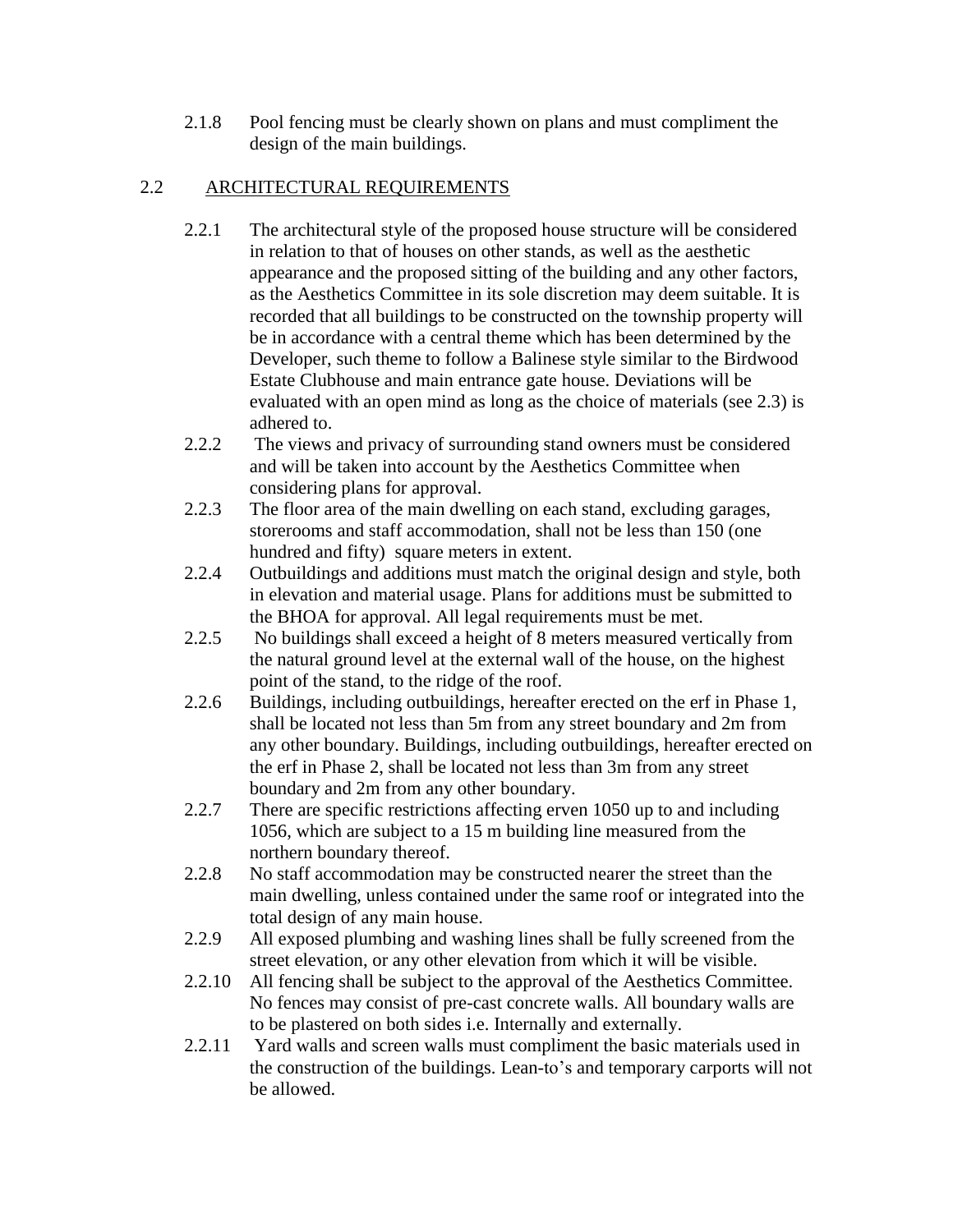The following structures will not be permitted: So called Wendy Houses Shade Netting

# 2.3 MATERIAL

- 2.3.1 All roofs shall be pitched roofs and shall be finished with Coverland Lafarge Elite or Riviera tiles. Colours, Farmhouse Terracotta or Harlequin Brown or equal approved equivalent that has been specifically approved by the aesthetics committee.
- 2.3.2 All external walls shall be plastered and finished in Cemcrete Cemwash or textured paint in the following colours Sandstone, Kalahari, Wheat or Golden Brown or the equivalent colour and texture that have been specifically approved by the aesthetics committee.
- 2.3.3 Each building must have a measure of visible cladding with Smart Stone Wynberg Walling or Wonder Rock Cobblefield simulated stone cladding, natural stone, or equivalent that has been approved by the aesthetics committee.
- 2.3.4 External doors and windows shall be timber or dark brown powder coated metal or bronze anodized aluminum to simulate timber sections.
- 2.3.5 All balustrades and handrails shall be timber or dark brown powder coated metal or bronze anodized aluminum to simulate timber sections.
- 2.3.6 Paving areas shall be Smart stone cobbles or Magalies pavers or bricks pavers. No concrete coloured pavers will be allowed. Any patterns in the paving must be clearly indicated on the plans submitted to the Aesthetics Committee. No half brick paving will be allowed.

# 2.4 CONSTRUCTION

- 2.4.1 Only NHRBC registered builders may be used. Building projects have to comply with NHBRC rules.
- 2.4.2 The construction period for buildings shall not exceed nine months. Special permission for the extension of the building period can be applied for in writing to the Aesthetics committee and will be considered in the light of i.e. project size and difficulty. The BHOA has the right to enforce monthly penalties when the 9 month construction period is exceeded.
- 2.4.3 Affected non-completed building projects when resold will have a grace period of 5 months taken from date of new registration before penalty is again enforced.
- 2.4.4 Vacant stands have a date by which construction has to start or monthly penalties will be enforced. BHOA will supply that information.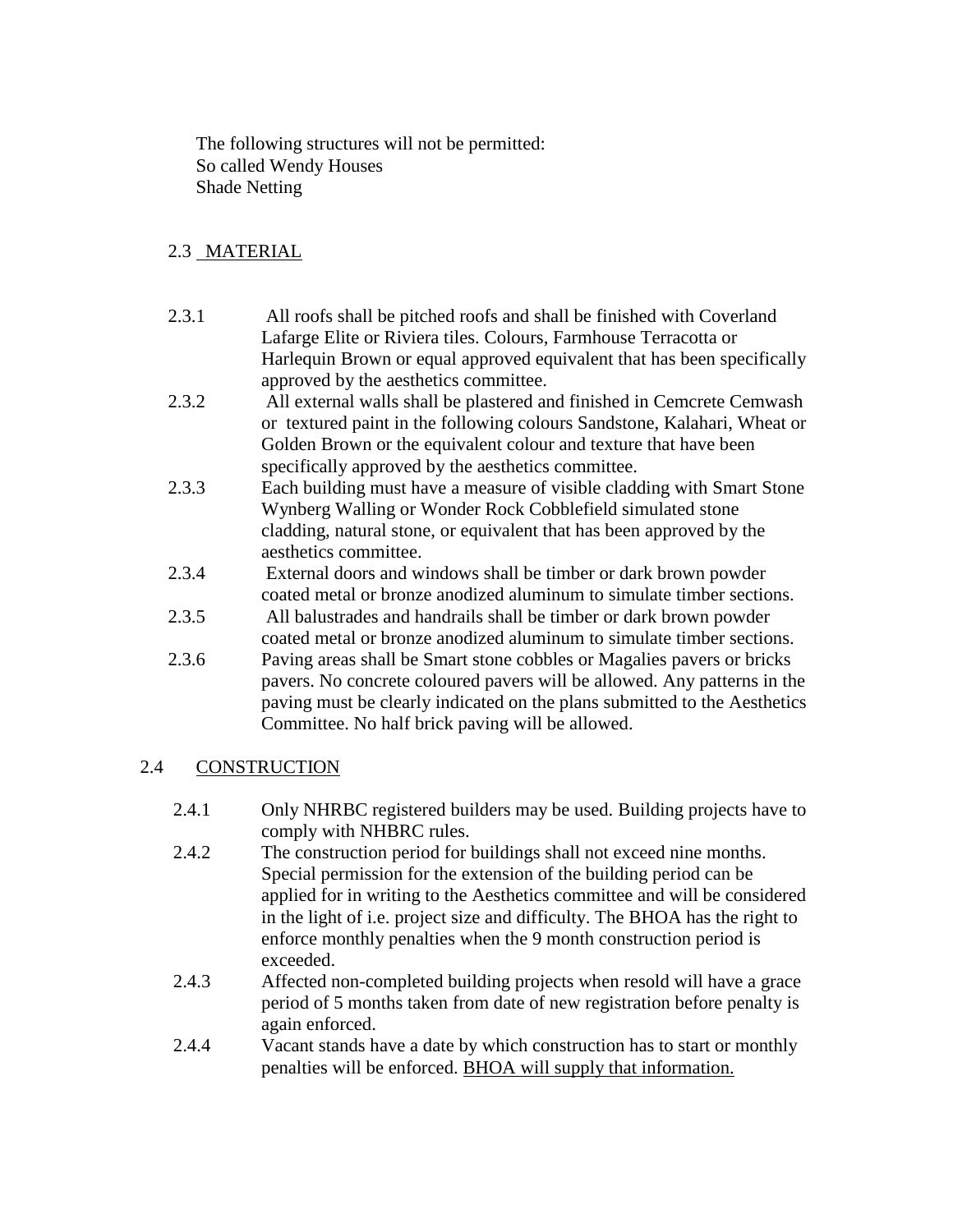- 2.4.5 Vacant stands affected by penalties where vacant period has lapsed and construction had to start will have a grace period of 5 months taken from date of new registration. Thereafter a 9 month construction period will be allowed.
- 2.4.6 No encroachment over stand boundaries will be allowed during construction.
- 2.4.7 The owner is responsible for ensuring that the builder adheres to the "Builders Rules & Regulations" as amended from time to time.

# 2.5 MAINTENANCE

2.5.1 All houses and structures shall be properly maintained and shall be kept in good and sound state of repair.

# 3. TRAFFIC

- 3.1 No person shall drive any vehicle on any road within the development at a speed in excess of 30 (thirty) kilometers per hour save as hereinafter provided.
- 3.2 The Association may if it considers it necessary or desirable to do so impose a speed limit lower than that referred to in clause 3.1 above on such roads or portions thereof as it may deem fit either temporarily or permanently.
- 3.3 Pedestrians and animals shall have the right of way of all places and at all times within the Estate and vehicles shall be brought to a stop whenever necessary to enable such pedestrians or animals to enjoy such right of way.
- 3.4 No person shall drive any vehicle at any place within the estate unless he is the holder of a valid current driver's license which would permit him to drive such vehicle upon a public road within the Republic of South Africa.
- 3.5 No vehicle shall enter or leave the Estate at any point except at the designated entrance gate except in special circumstances and then only with the consent of or at the discretion of the Managing Agent.
- 3.6 All vehicles entering the Estate shall stop at the said vehicle entrance security gate house.
- 3.7 No vehicle shall enter the Estate unless admitted thereto by the guard on duty at the said entrance gate.
- 3.8 No person shall, within the Estate, park or store any caravan, boat, trailer, truck, or lorry outside their own property boundaries and not unsightly in appearance.
- 3.9 For the purposes of these house rules "vehicle" shall mean any form of conveyance whether self-propelled or drawn by mechanical animal or human agency.
- 3.10 In the event of any person contravening or failing to comply with or being deemed to have contravened or failed to comply with any provision of the house rules he shall be liable to a penalty as the directors may from time to time decide.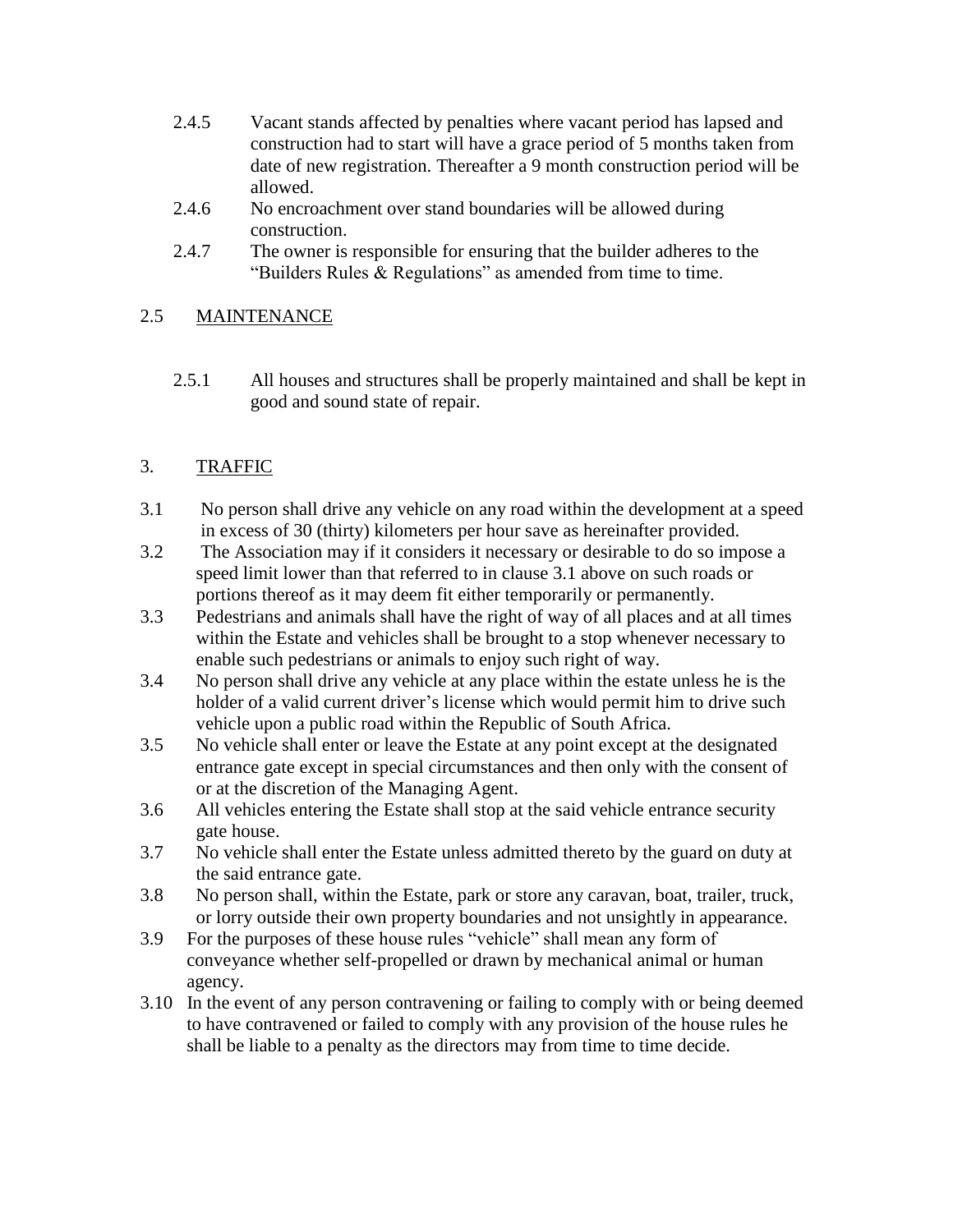#### 4. OPEN SPACES

- 4.1 No person shall anywhere in the open spaces, disturb, harm, destroy or permit to be disturbed, harmed, or destroyed, any wild animal, insect, reptile, or bird.
- 4.2 No person shall anywhere in the open spaces disturb, destroy or collect any plant material, whether living or dead, save with the consent of or on instructions of the Association, save further, that the provisions of this clause shall not apply with respect to the exercise by any person or any right granted to him by virtue of any agreement with the Association in regard to any area allotted to such person as an area of exclusive use and enjoyment for garden purposes.
- 4.3 No fires shall be lit anywhere in the open spaces except at such place as may be designated for the purpose by the Association and in a properly constructed fireplace.
- 4.4 No camping shall be permitted.
- 4.5 No person shall discard any litter at any place in the open spaces except in such receptacles and in such places as may be set aside for the purposes and designated by the Association.
- 4.6 No person shall use any open space within the estate in any manner which may unreasonably interfere with the use and enjoyment thereof by other persons in the Estate.
- 4.7 No person shall anywhere in the Estate discharge any firearm or any air gun or pistol except in self-defense.
- 4.8 No person shall launch upon the dam, adjacent to the Estate, any craft of any description whatsoever and no person shall have direct access from their erf to the dam.
- 4.9 No person shall pollute or permit the pollution of the dam by any substance which may in any manner be injurious to any plant or animal or which may in any way be unsightly.

# 5. DOMESTIC REFUSE

- 5.1 The removal of domestic and other refuse shall be under the control of the Managing Agent and/ or the Local Town Council, who may in exercising their functions in this regard from time to time by notice in writing to all persons concerned:
- 5.1.1 Lay down the type and size of refuse containers to be utilized.
- 5.1.2 Give directions in regard to the placing of such refuse for collection.
- 5.1.3 Require the payment of reasonable charge for the provision of such containers.
- 5.2 It shall be the duty of every owner or occupier of an erf to ensure that such directions given by the managing agent or council are fully observed and implemented.
- 5.3 No person shall keep any refuse within or outside his property except in the containers aforesaid.
- 5.4 Containers shall not be kept in any place outside any erf except in such places as may be specifically set aside therefore or as may be approved by the managing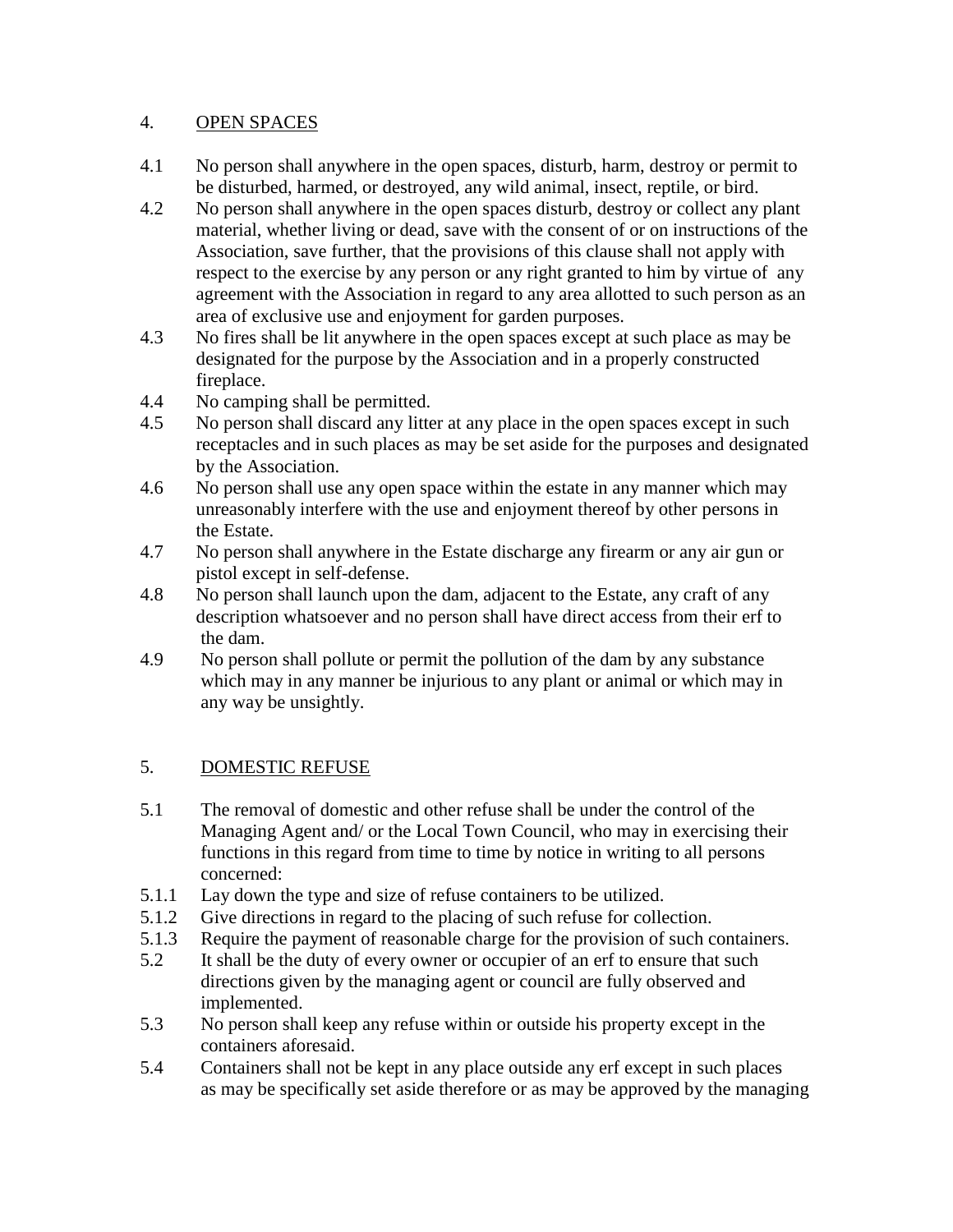agent from time to time.

#### 6. DOMESTIC ANIMALS

6.1 Domestic animals shall be permitted in the Estate, provided that they are at all times properly controlled in the owners stand and also in the open spaces when dogs shall at all times be on al lead.

# 7. INDEMNITY

7.1 Every member of the Association acknowledges and agrees that he hereby indemnifies the Association against all loss, liability damage or expense which he or any member of his family, his friends, visitors and/ or servants, may suffer as the result of which may be attributable to any negligence of whatsoever nature on the part of the Association in the administration and maintenance of the Estate.

# 8. HOUSE RULES RELATING TO THE CLUBHOUSE AND SPORTING **FACILITIES**

8.1 The clubhouse and sporting facilities may only be used by members and / or their guests, who are properly introduced in accordance with the rules of the club.

# 9. SECURITY

- 9.1 The Estate security is designed to function as follows:
- 9.1.1 The perimeter of the Estate will be fenced with electrified security fencing.
- 9.1.2 The entrance to the Estate will be manned 24 (twenty four) hours a day.
- 9.1.3 Security rules and regulations, as may be issued from time to time, must be strictly adhered to.
- 9.1.4 Members must give their full co-operation and assistance to Security Guards.
- 10. GENERAL
- 10.1 No washing of any nature may be hung out or placed anywhere to dry, where it may in the opinion of the Association be unsightly.
- 10.2 Whenever the managing agent is of the opinion that the behavior of any person constitutes a nuisance to any other person, or may be detrimental to the amenities of the Estate generally he may call upon such person to cease such behavior. In the event of such person failing to do so, he shall be deemed to be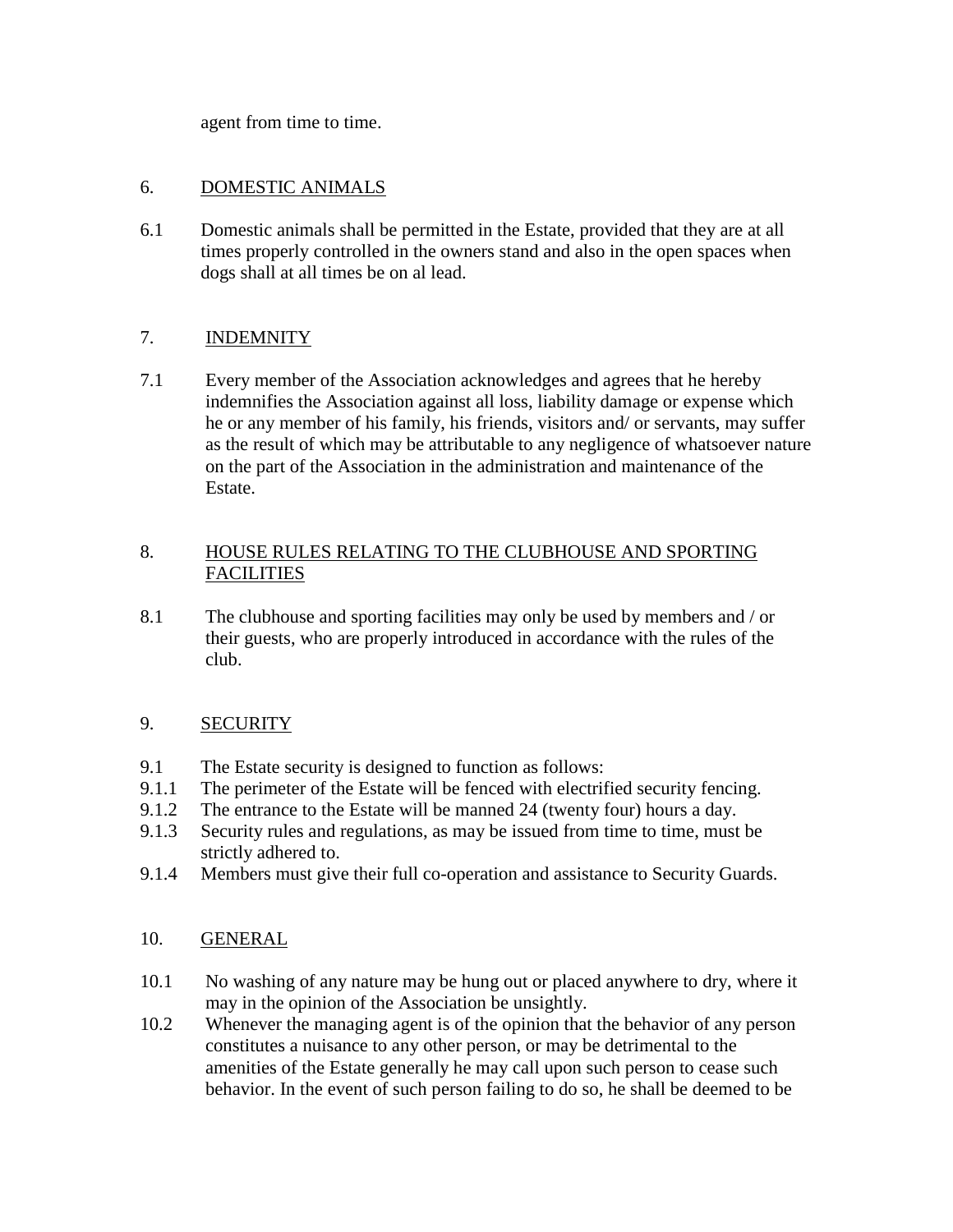guilty of having contravened this clause and shall be liable to a penalty in terms of clause 11 below.

- 10.3 All deeds of sale will make provision for clauses as stipulated by the BHOA included as **addendum B**
- 10.4 No removal trucks are allowed during public holidays and weekends.

# 11. OFFENCES AND PENALTIES

- 11.1 Any person who contravenes or fails to comply with or is deemed to have contravened or failed to comply with any provisions of the house rules contained herein, or the rules made by the Association from time to time, or any order or direction given in terms hereof, shall be liable to a penalty not exceeding such amount as the directors may decide.
- 11.2 In there house rules, unless it appears to the contrary either expressly or by necessary implication the word and expressions as are defined in the Memorandum of Incorporation of the Birdwood Homeowners Association (Association incorporated under section 21 of the Companies Act)
- 11.3 The managing agent may delegate any of the powers so delegated to him, or any power accorded to him in terms of these house rules to any person nominated by him for the purpose, and any reference to the managing agent shall be deemed to include a reference to such nominee.
- 11.4 The "Managing Agent" shall for interpretation of these rules mean the person duly nominated in writing by the Association to implement all or any of the rules and regulations contained herein, or to exercise any of the Association's powers in terms of these house rules.
- 11.5 Any penalty imposed by the directors in terms of these rules shall be deemed to be part of the owners levy.
- 11.6 The Association shall be entitled to charge interest on all overdue accounts at a rate equal to the prime rate of interest plus 2% (two per centum) charged by commercial banks as amended from time to time.
- 12. FINANCE
- 12.1 It is recorded that the cost of all necessary security, administration, maintenance, repairs and carrying out of improvements with reference to the Association the open spaces and natural surrounds of the property shall be financed out of levies imposed by the directors from time to time in accordance with the provisions of the Articles of Association.
- 12.2. The directors shall not less than thirty (30) days prior to the end of each financial year or as soon thereafter as reasonably possible prepare and serve upon every member at the address chosen by him an estimate in reasonable detail of the amount which shall be required by the association to meet the expenses during the following financial year and shall specify separately such